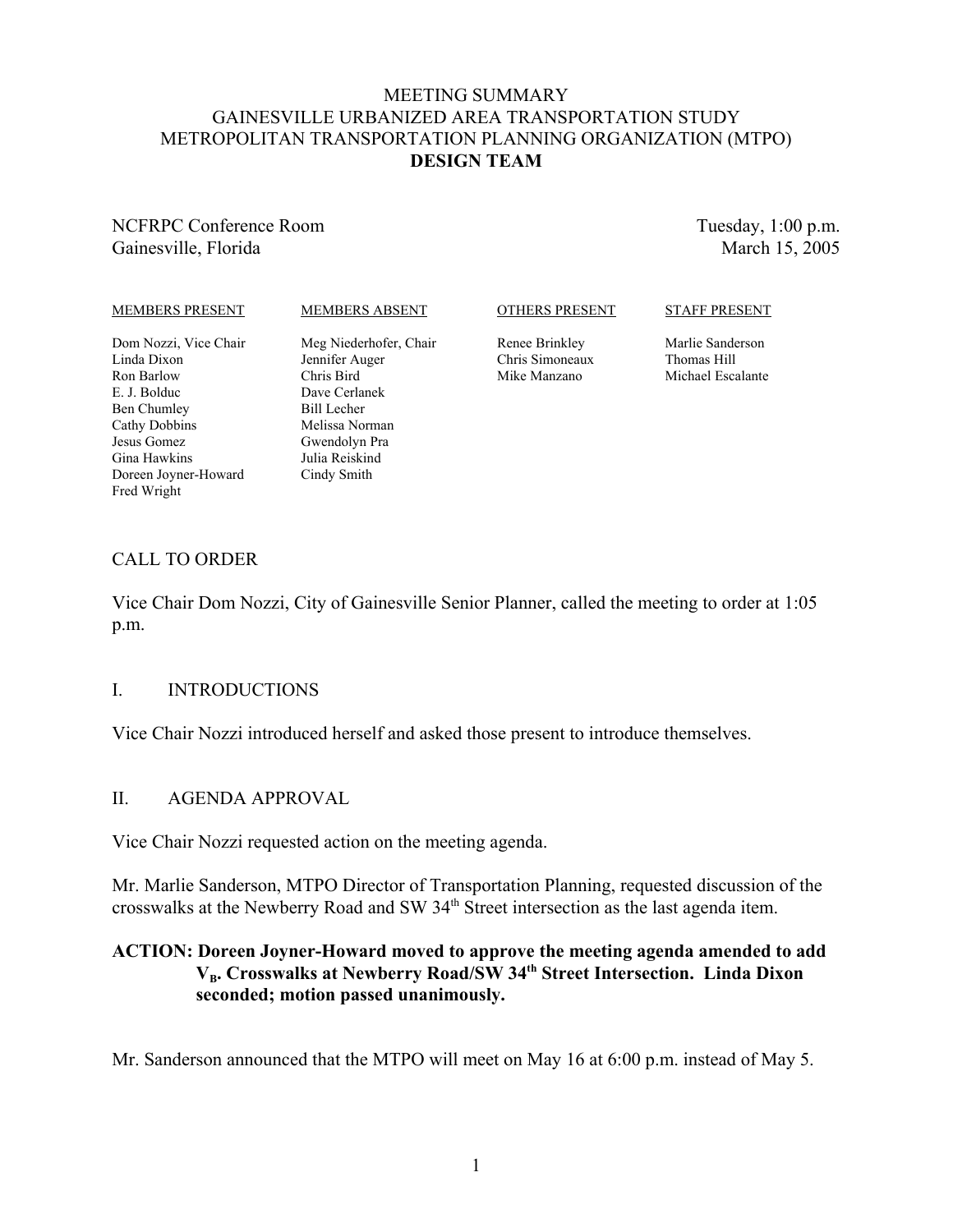# III. STATE ROAD (SR) 26A- PEDESTRIAN SCALE LIGHTING PLANS

Mr. Sanderson stated that the MTPO referred the State Road 26A Lighting Plans back to the Design Team to develop cost estimates for acorn fixture pedestrian scale lighting from SW 34<sup>th</sup> Street east to W. University Avenue. He discussed the lighting features along SW 2<sup>nd</sup> Avenue.

Ms. Cathy Dobbins, Gainesville Regional Utilities (GRU) Utility Engineer I, Mr. Fred Wright, Florida Department of Transportation (FDOT) District 2 Project Consultant Manager, Ms. Doreen Joyner-Howard, FDOT District 2 Transportation Specialist, and discussed the SR 26A Lighting Plans, cost estimates for pedestrian scale lighting east of SW 34<sup>th</sup> Street and answered questions.

Ms. Dobbins stated that GRU supports the revised plans.

Mr. Chris Simoneaux, Comprehensive Engineering Services Vice President, discussed boring and trenching installation costs for the project.

Mr. E.J. Bolduc declared a conflict of interest.

## **ACTION: Linda Dixon moved to recommend that the MTPO seek an additional \$400,000 minimum in funding from all available sources beyond only FDOT for enhanced lighting on State Road 26A. Jesus Gomez seconded; motion passed 7 to 1, with one abstention.**

#### IV. STATE ROAD (SR) 24 (ARCHER ROAD) AT INTERSTATE 75

Mr. Thomas Hill, MTPO Senior Planner, stated that FDOT submitted 60 percent roadway and signalization design plans for the SR 24 at Interstate 75 for review and recommendation. He discussed the plans and answered questions.

## **ACTION: Linda Dixon moved to recommend that the MTPO approve the Florida Department of Transportation 60 percent roadway and signalization design plans for State Road 24 (Archer Road) at Interstate 75. Jesus Gomez seconded; motion passed 8 to 1.**

# V. SW 20TH AVENUE BRIDGE OVER INTERSTATE 75 FENCING

Mr. Sanderson stated that the Alachua County Sheriff's Office requested that FDOT install fencing on the SW  $20<sup>th</sup>$  Avenue bridge over Interstate 75. He said that FDOT's response to the request was that the fencing would be similar to the fencing on the NW 39<sup>th</sup> Avenue bridge over Interstate 75. He noted that the MTPO, in 1999, had asked FDOT to install an aestheticallypleasing screen on both side of the bridge.